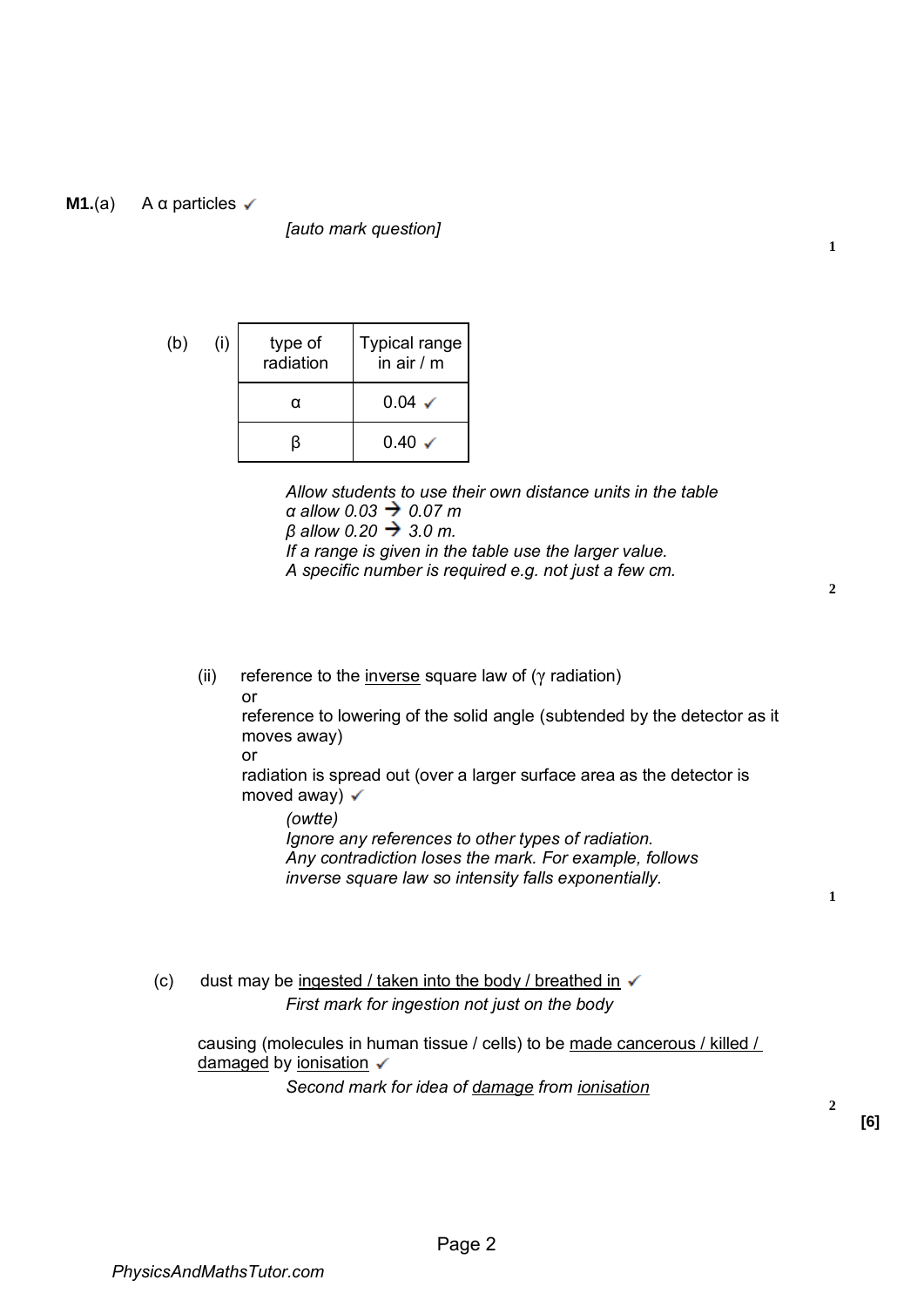**M2.** (a) any 2 from:

the sun, cosmic rays, radon (in atmosphere), nuclear fallout (from previous weapon testing), any radioactive leak (may be given by name of incident) nuclear waste, carbon-14  $\checkmark$ 

**1** 

## (b) (i) (ratio of area of detector to surface area of sphere)

ratio = 
$$
\frac{0.0015}{4\pi (0.18)^2} \sqrt{0.0037} \sqrt{0.00368}
$$

**2** 

(ii) activity =  $0.62/(0.00368 \times 1/400)$  give first mark if either factor is used.

67000  $\checkmark$  Bq accept s<sup>-1</sup> or decay/photons/disintegrations s<sup>-1</sup> but not counts  $s^4 \checkmark$  (67400 Bq)

## **3**

**3** 

## (c) (use of the inverse square law)

$$
\frac{I_1}{I_2} = \left(\frac{r_2}{r_1}\right)^2
$$
 or calculating k = 0.020 from l = k/x<sup>2</sup>  $\checkmark$ 

$$
I_2 = 0.62 \times \left(\frac{0.18}{0.28}\right)^2 \checkmark
$$
 0.26 counts s<sup>-1</sup>  $\checkmark$  (allow 0.24-0.26)

**[9]** 

**M3.** (a) number correct for alpha **(1)**  number correct for beta **(1)**  alpha decay first goes via Tl **(1)**  numbers correct for Tl (208, 81) **(1)**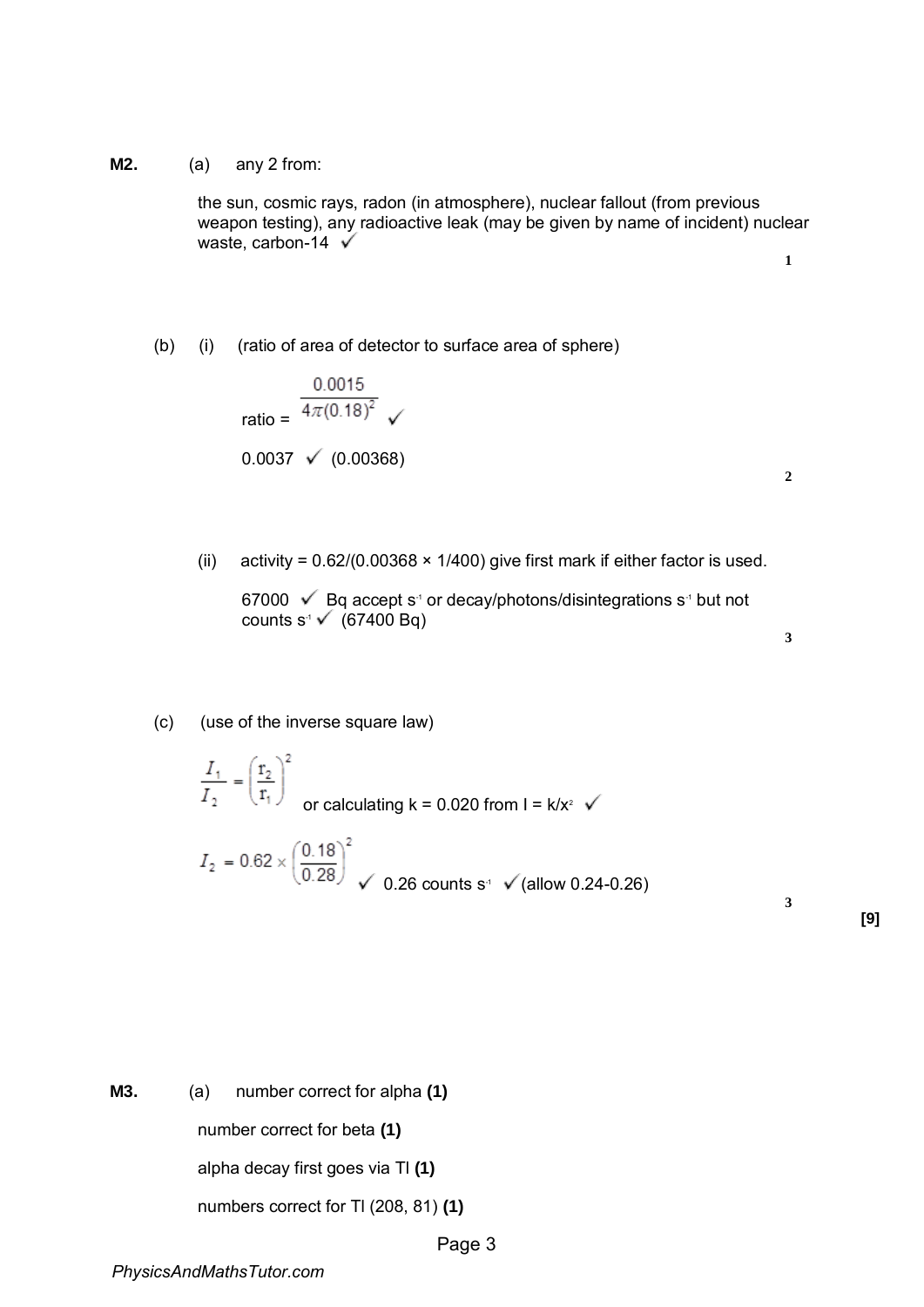beta decay first goes via Po **(1)** 

numbers correct for Po (212, 84) **(1)** 

(b) (i) use of GM tube + counter/rate-meter **(1)**  measurement of count rate **(1)**  at range of distances + suitable ruler or tape measure **(1)**  specifies suitable range **(1)**  determines background & corrects **(1)**  safety precaution given **(1)**  graph of count rate or corrected count rate against 1/*d 2* **(1)** 

**max 6** 

**6** 

(ii) gamma not absorbed **(1)**  spreads uniformly from a point source/spherically symmetrically **(1)**  area over which it spreads is proportional to radius squared **(1)**  alpha and beta are absorbed in addition to spreading out **(1)** 

**max 3** 

**[15]** 

**M4.** (a)  $R = r_0 A^{1/3} = 1.3 \times 10^{-5} \times (238)^{1/3}$  (1)  $= 8.0(6) \times 10^{-15}$  m (1)

(b) (use of inverse square law e.g. 
$$
\frac{I_1}{I_2} = \left(\frac{x_1}{x_2}\right)^2
$$
 gives)  

$$
10 = \left(\frac{x_2}{0.03}\right)^2
$$
 (1)

 $x = 0.095$  m (1) (0.0949 m)

**2** 

**2** 

(c) (use *of A = A<sub>c</sub>exp(–* $\lambda t$  gives) 0.85 = 1.0 exp (– $\lambda$ 52) (1)